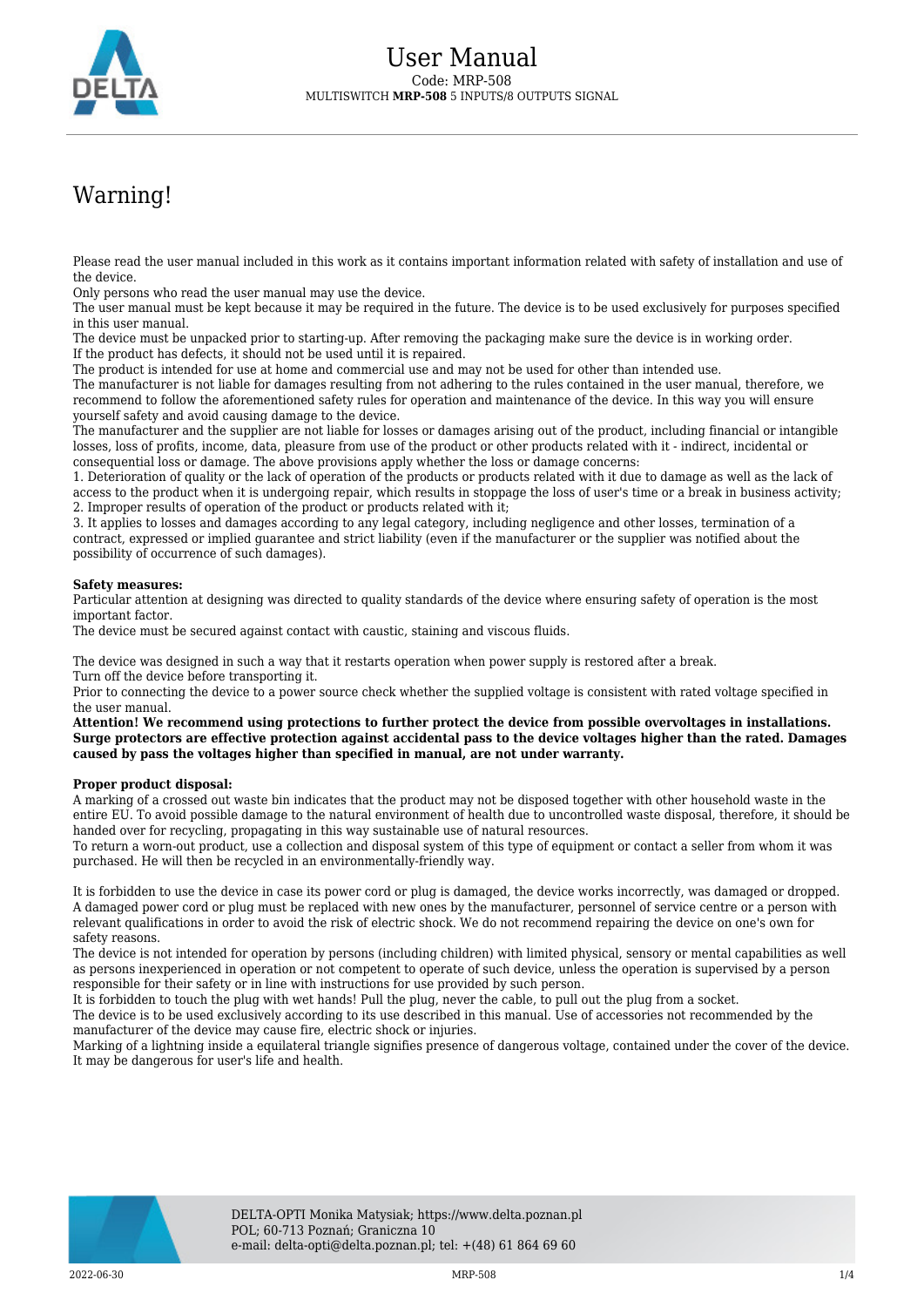



**Attention!** For unloaded outputs, use 75 Ω terminating resistors.

| Inputs:                   | 4x 950 MHz  2150 MHz<br>1x 5 MHz  862 MHz |
|---------------------------|-------------------------------------------|
| Outputs:                  | 8x 47 MHz  2150 MHz                       |
| Switching signals:        | 13 V / 18 V<br>0 Hz / 22 kHz              |
| SAT Tap loss:             | 3 dB                                      |
| TV Tap loss:              | $14$ dB $\pm$ 1.5 dB                      |
| Maximal output level SAT: | $100$ dB $\mu$ V                          |
| Maximal output level TV:  | $100$ dB $\mu$ V                          |
| Pre-amplifiers powering:  | 12 V DC                                   |
| Power supply:             | 18 V DC / 1 A (power adapter included)    |
| Dimensions:               | 148 x 121 x 45 mm                         |
| Weight:                   | $0.3 \text{ kg}$                          |
| Manufacturer / Brand:     | <b>SIGNAL</b>                             |
| Guarantee:                | 2 years                                   |

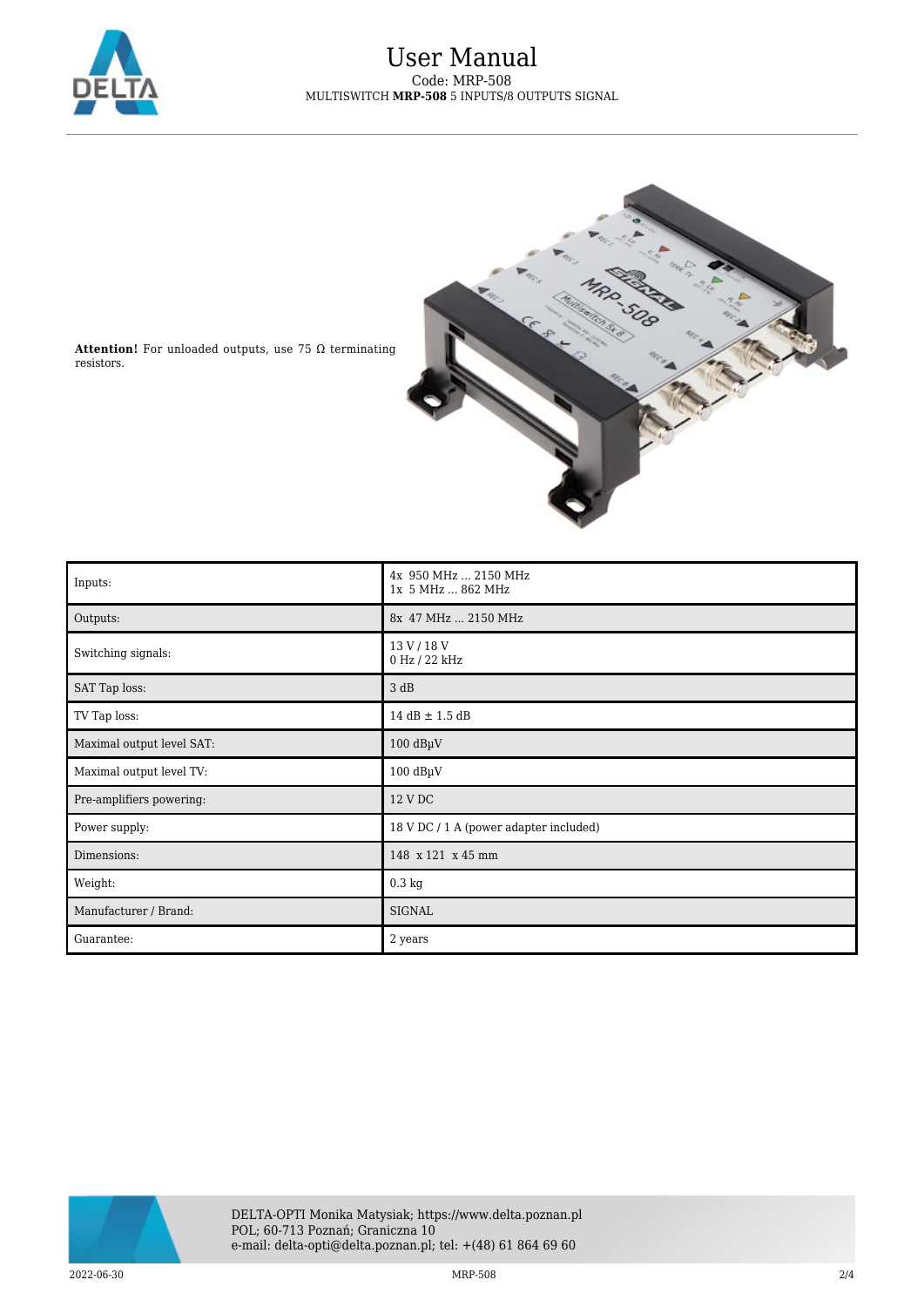



In the kit: